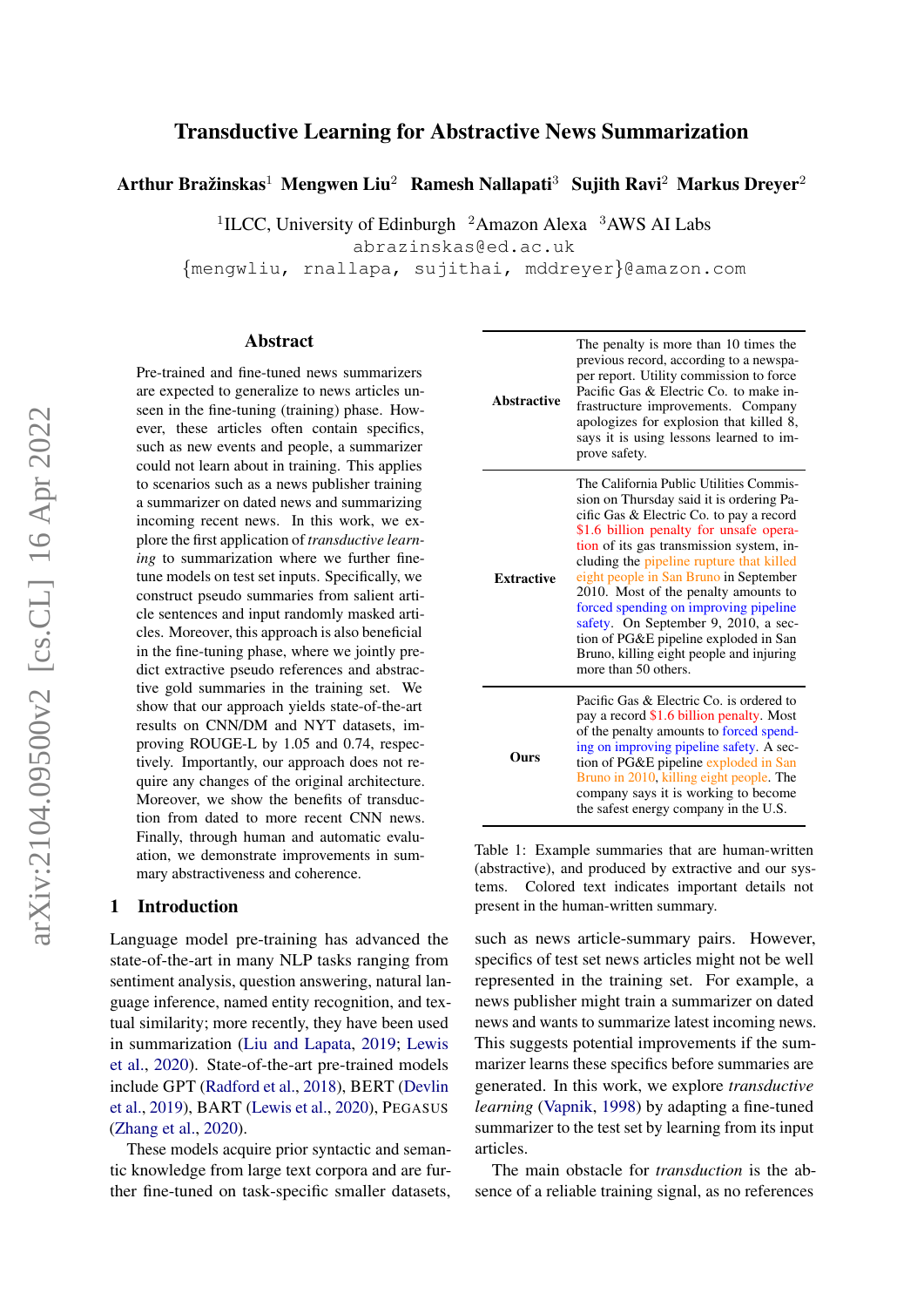are available in test time. Therefore, we propose constructing extractive pseudo references by selecting salient sentences from the input text with a separately trained model. Salient sentences are often fused and compressed to form abstractive summaries [\(Lebanoff et al.,](#page-9-4) [2019\)](#page-9-4), and contain additional important details providing better context, as illustrated in Table [1.](#page-0-0) Further, we use a denoising objective to predict salient sentences conditioned on masked input articles. In this way, the model balances the copying and generation dynamic [\(See](#page-9-5) [et al.,](#page-9-5) [2017;](#page-9-5) [Gehrmann et al.,](#page-8-1) [2018;](#page-8-1) Bražinskas [et al.,](#page-8-2) [2020b\)](#page-8-2) as not all information for accurate summary predictions is available in the masked input. To further preserve summary abstractivness, we predict a small portion of abstractive summaries (∼5% on CNN/DM) from the annotated training set. This results in only a small fraction of the training time needed to perform transduction (<  $4\%$  on CNN/DM<sup>[1](#page-1-0)</sup>). Moreover, we leverage salient sentences from training set inputs in the fine-tuning phase by predicting both abstractive and extractive references. As we show, this method outperforms standard fine-tuning on abstractive references alone. Finally, we show improvements in the scenario when only dated news articles with summaries are available for training and the aim is to summarize recent news articles in test time.

All in all, we empirically demonstrate that our model (TRSUM), that utilizes salient sentences in the fine-tuning and transduction phases, significantly improves the quality of summaries. Besides achieving state-of-the-art results on standard datasets (CNN/DM [\(Hermann et al.,](#page-8-3) [2015\)](#page-8-3) and NYT [\(Sandhaus,](#page-9-6) [2008\)](#page-9-6)), it also yields more coherent and abstractive summaries. Our main contributions can be summarized as follows.

- we present the first application of transductive learning to summarization;
- we show state-of-the-art results on standard summarization datasets (CNN/DM and NYT);
- we show that transduction is beneficial for summarizing more recent CNN news.<sup>[2](#page-1-1)</sup>

## <span id="page-1-6"></span>2 Joint Fine-Tuning

Our model (TRSUM) has a Transformer encoderdecoder architecture [\(Vaswani et al.,](#page-9-7) [2017\)](#page-9-7), which

<span id="page-1-5"></span>

Figure 1: Illustration of the joint objective and the associated procedure. Here we randomly mask the input article x resulting in  $\hat{x}$ . Further, construct  $\hat{y}$  by concatenating salient sentences in  $x$ . Lastly, we jointly predict abstractive and extractive references y and  $\hat{y}$ , respectively.

is initialized with pre-trained BART [\(Lewis et al.,](#page-9-1) [2020\)](#page-9-1). Before we learn from the test set articles using transductive learning (presented in Sec. [3\)](#page-2-0), we jointly fine-tune the model on extractive and abstractive references in the training set. Extractive references are useful for learning, as they often contain omitted details in abstractive summaries and provide additional context to the reader, see Table [1.](#page-0-0)

Let  ${x_i, y_i}_{i=1}^N$  be article-summary pairs in the training set. First, we greedily select  $k$  sentences from the input article  $x$  that maximize the ROUGE score<sup>[3](#page-1-2)</sup> to the summary  $y$  by following [Liu and Lap](#page-9-0)[ata](#page-9-0) [\(2019\)](#page-9-0). We concatenate these sentences to form an extractive summary  $\hat{y}$  that is word-by-word predicted using teacher-forcing [\(Williams and Zipser,](#page-9-8) [1989\)](#page-9-8). Further, to prevent trivial solutions, we ran-domly mask words in x with a special mask token.<sup>[4](#page-1-3)</sup> Intuitively, this forces the decoder to balance between copying from the input and generating novel content [\(See et al.,](#page-9-5) [2017;](#page-9-5) [Gehrmann et al.,](#page-8-1) [2018;](#page-8-1) Bražinskas et al., [2020b\)](#page-8-2). This procedure creates pairs  $\{\hat{x}_j, \hat{y}_j\}_{j=1}^M$ , and we formulate the *joint finetuning* objective in Eq. [1.](#page-1-4) We also illustrate the whole procedure in Fig. [1.](#page-1-5)

<span id="page-1-4"></span>
$$
\frac{1}{N} \sum_{i=1}^{N} \log p_{\theta}(y_i | x_i) + \frac{1}{M} \sum_{j=1}^{M} \log p_{\theta}(\hat{y}_j | \hat{x}_j) \tag{1}
$$

Notice that the joint objective in Eq. [1](#page-1-4) re-uses the model's architecture without a specialized task embedding. The model can easily differentiate

<span id="page-1-0"></span> $1$ On an AWS 8-GPU p3.8xlarge instance, full training took 9 hours while transduction only 15 minutes.

<span id="page-1-1"></span><sup>&</sup>lt;sup>2</sup>The codebase will be publicly available.

<span id="page-1-2"></span><sup>&</sup>lt;sup>3</sup>We used the average of ROUGE-1 and ROUGE-2 F scores.

<span id="page-1-3"></span><sup>&</sup>lt;sup>4</sup>We also experimented with masking only salient sentences. However, this lead to inferior results.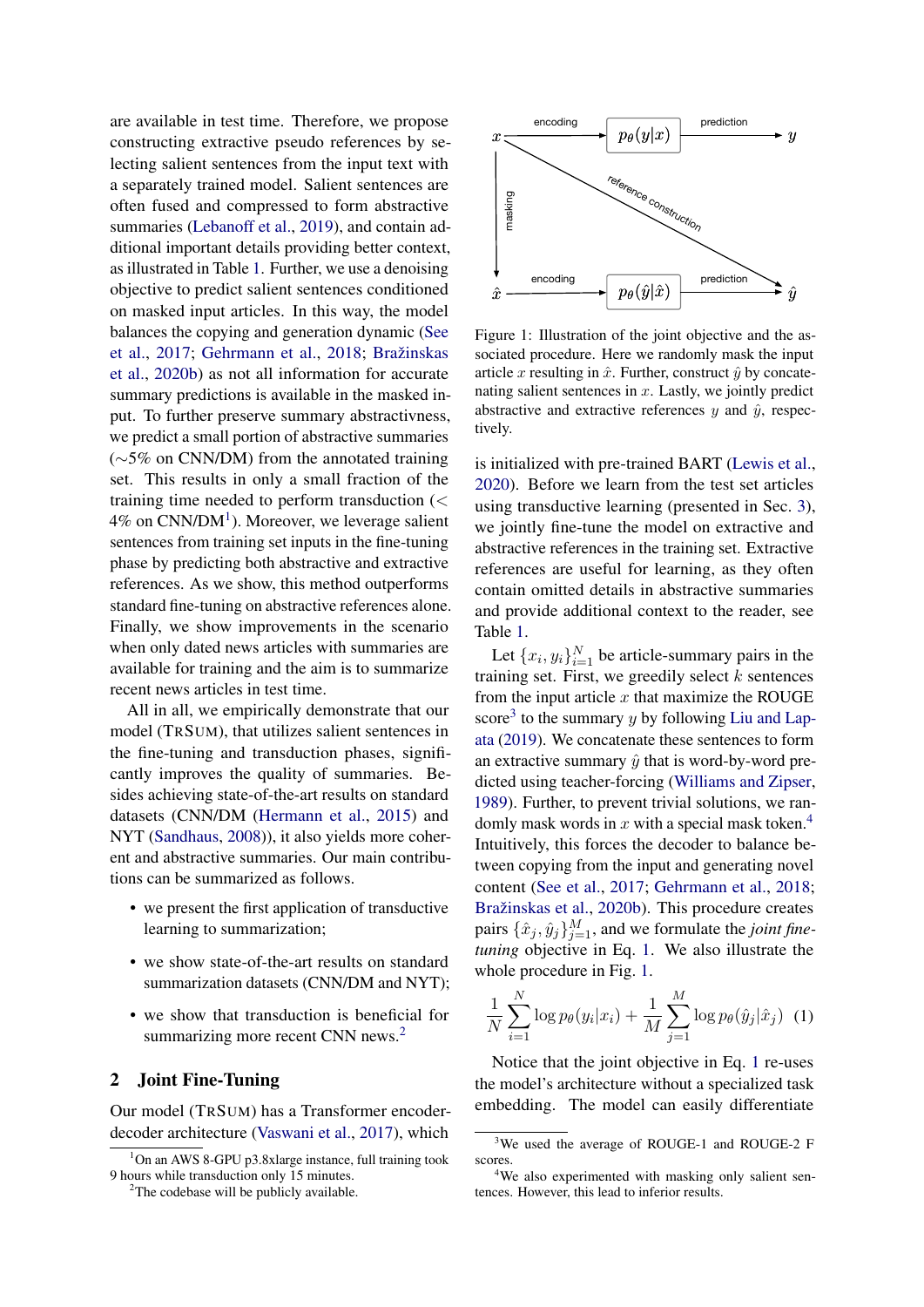between abstractive and extractive summary prediction/generation as only in the latter the input contains a special mask token. We validate this in an ablation experiment presented in Sec. [6.2.](#page-6-0)

Lastly, our main goal is to learn an abstractive summarizer  $p_{\theta}(y|x)$  without overfitting on extractive references. Thus, we control for the ratio of abstractive and extractive instances  $N$  and  $M$ , respectively, by drawing decisions from the Bernoulli distribution  $Bern(\alpha)$ . If  $\alpha$  is set to 0, it results in abstractive pairs only.

# <span id="page-2-0"></span>3 Transduction

Consider a scenario where a news publishing agency has a fine-tuned model on dated articlesummary pairs and wants to summarize upcoming news articles for which summaries are not yet available. In this setting, an immediate response might not be necessary and latency can be traded for summary quality. In this light, we propose to leverage *transductive learning* [\(Vapnik,](#page-9-3) [1998\)](#page-9-3) and further fine-tune the model by learning from test set input articles. First, we train an extractive summarizer that predicts salient sentences, as explained in Sec. [3.1.](#page-2-1) Second, we extract salient sentences from test set input articles and construct pseudo references  $\hat{y}$ . Lastly, we optimize the model by predicting these references using  $p_{\theta}(\hat{y}|\hat{x})$  in Eq. [1.](#page-1-4)

## <span id="page-2-1"></span>3.1 Extractive Summarizer

To produce extractive references on the test set, we train an extractive summarizer. The summarizer consists of two Transformer encoders and predicts which sentences are salient, as illustrated in Fig. [2.](#page-2-2) Formally, let  $[s_1, s_2, ..., s_m]$  denote sentences in an article where each sentence is separated by a special symbol ([SEP]). Further, let  $[b_1, b_2, ..., b_m]$ be their associated binary tags where 1 indicates a salient sentence.

To compute model predictions for sentences, we proceed as follows. First, we feed the sequence of concatenated sentences  $[s_1, s_2, ..., s_m]$  to the first encoder and obtain sentence representations  $[e_1, e_2]$ ,  $..., e<sub>m</sub>$ . Intuitively, these representations capture semantics of each sentence useful for determining their salience and how well they summarize the whole article. To better capture cross-sentence dependencies, we feed the sentence representations to the second encoder and obtain contextualized representations  $[c_1, c_2, ..., c_m]$ . Finally, we feed each representation  $c_i$  to a feed-forward neural network

<span id="page-2-2"></span>

Figure 2: Extractive summarizer contextualizes words and subsequently sentences. The final outputs are bi-

nary tags where 1 indicates a salient sentence.

 $f_{\theta}(c_i)$  to obtain scores.

#### <span id="page-2-3"></span>3.2 Regularization

In transduction, when the model is solely optimized for predicting extractive summaries, the previously learned abstractive summarization and its performance can degradate [\(Goodfellow et al.,](#page-8-4) [2013;](#page-8-4) [Kemker et al.,](#page-8-5) [2017\)](#page-8-5); see Sec. [6.2](#page-6-0) for a confirming experiment. As a form of regularization, we propose to additionally predict abstractive summaries from the training set using the joint objective in Eq. [1.](#page-1-4) In practice, we found that sampling a similar amount of training pairs as in the test set (about 5% on CNN/DM) to be sufficient. This regularization is conceptually similar to RECSUM [\(Chen et al.,](#page-8-6) [2020\)](#page-8-6) where the model is penalized for parameters deviating from the original ones. Another point of consideration is that the extractive summarizer, presented in Sec. [3.1,](#page-2-1) can erroneously select nonsalient sentences, resulting in less reliable references. Consequently, we found it beneficial to also add extractive pairs from the training set created using a heuristic presented in Sec. [2.](#page-1-6)

#### 3.3 Tracking of Overfitting

Tracking of overfitting is essential for model development. To monitor overfitting during transduction, we propose the following simple procedure. First, we sample a tiny subset of validation pairs (around 1,000). To closely resemble transduction, we produce extractive references using the extractive model presented in Sec. [3.1.](#page-2-1) Further, we combine the validation extractive pairs with the training and test set pairs used for transduction (see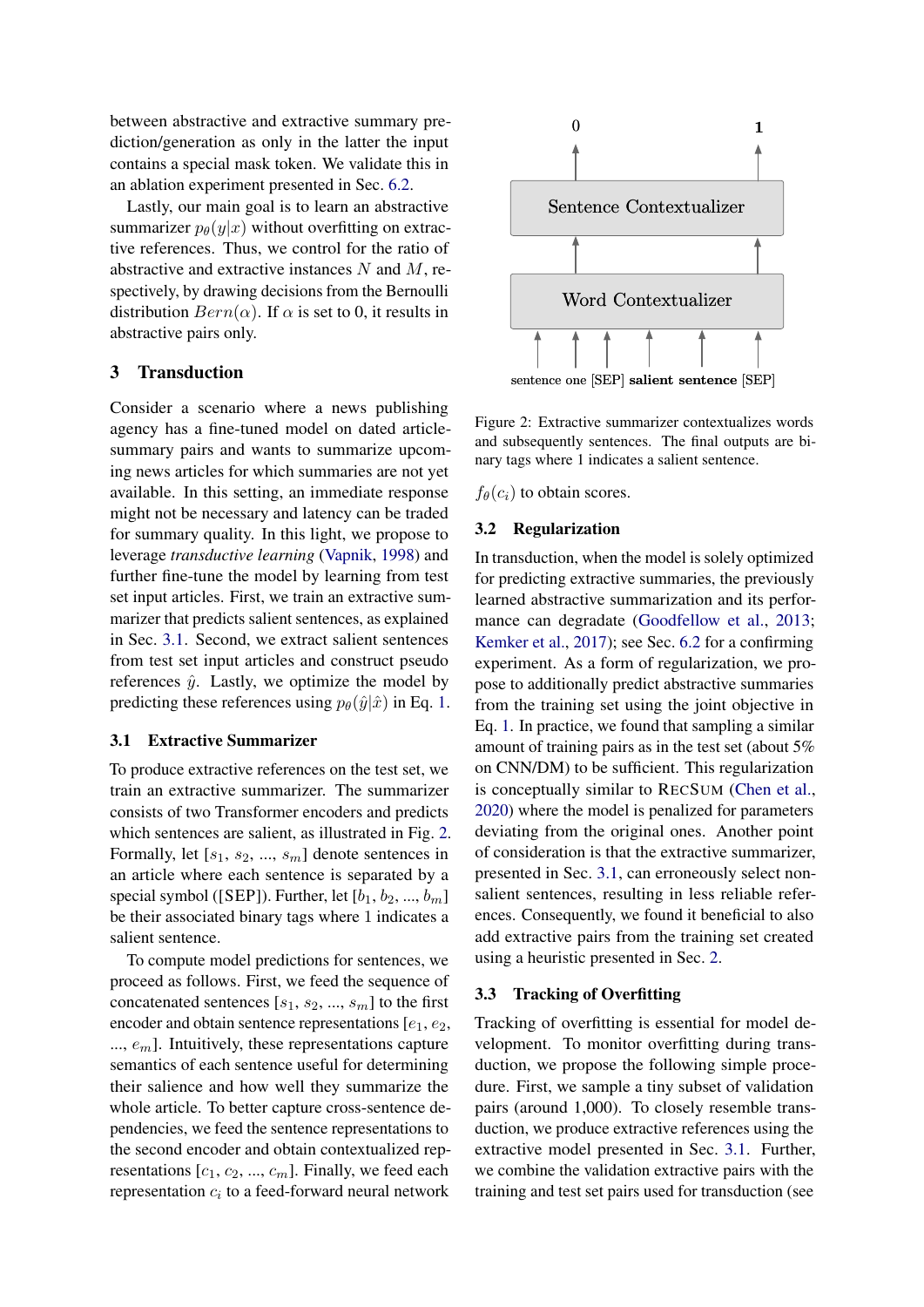<span id="page-3-1"></span>

|            | Year Count Avg. # words Avg. # sents |      |
|------------|--------------------------------------|------|
| 2016 12799 | 34.65                                | 2.46 |
| 2017 11292 | 32.49                                | 2.34 |

Table 2: CNN summary statistics for more recent years.

Sec. [3.2\)](#page-2-3). Finally, we track ROUGE-L scores on the validation human-written abstractive references. This, in turn, allows us to determine when abstractive summarization performance starts to decrease to perform early stopping.

## 4 Experimental Setup

## 4.1 Datasets

The evaluation was performed on two main summarization datasets: CNN/DailyMail [\(Hermann](#page-8-3) [et al.,](#page-8-3) [2015\)](#page-8-3) and New York Times (NYT) [\(Sand](#page-9-6)[haus,](#page-9-6) [2008\)](#page-9-6). CNN/DM contains news articles and associated highlights, i.e., a few bullet points giving a brief overview of the article. We used the standard splits of 287k, 13k, and 11k for training, validation, and testing, respectively. We did not anonymize entities and followed [See et al.](#page-9-5) [\(2017\)](#page-9-5) to pre-process the first sentences of CNN. For NYT, we used a provided dataset used in [Liu and Lapata](#page-9-0) [\(2019\)](#page-9-0), which consists of 38264, 4002, 3421 training, validation, and test set instances, respectively. The instances are news articles accompanied by short human-written summaries, where summaries shorter than 50 words were removed.

The original CNN/DM dataset contains news from 2007 to 2015. To test whether transduction is beneficial for more recent news, we obtained the newer snapshots of CNN, namely for 2016 and 2017. We downloaded CNN articles published in 2016 and 2017 using NewsPlease,<sup>[5](#page-3-0)</sup> extracted raw contents, and retained those having a story highlight as a summary in the beginning of the article. The statistics are shown in Table [2.](#page-3-1) These sets were used for transduction only.

Finally, we truncated input documents to 1000 subwords <sup>[6](#page-3-2)</sup> by preserving complete sentences. To monitor overfitting, we used 1000, 500, and 100 validation instances for transduction on CNN/DM, NYT, and CNN 2016/2017, respectively. In all experiments, we used ROUGE-L for the stopping criterion. For evaluation, we used the standard ROUGE package [\(Lin,](#page-9-9) [2004\)](#page-9-9) and report F1 scores.

#### 4.2 Model Details

For pre-initialization, we used the large pre-trained BART model [\(Lewis et al.,](#page-9-1) [2020\)](#page-9-1) available with FairSEQ. We also compare against BART that was fine-tuned on abstractive references (BART + FT). Further, we used a subword tokenizer with the maximum of 50k subwords. The model had 12 layers both in the encoder and decoder and a hidden size of 1024. In total, it consisted of 400M parameters. During fine-tuning and transduction, the architecture remained unchanged.

During joint fine-tuning (TRSUM−), presented in Sec. [2,](#page-1-6) we masked 25% of words in input articles, and set  $\alpha = 0.1$  to produce on average 10% of extractive instances at each epoch. In transduction, we masked 10% of input words, and sampled 14k and 5k training instances at each epoch for CNN/DM and NYT, respectively. Here,  $\alpha$  was set to 0.1. In all experiments, we used Adam [\(Kingma and Ba,](#page-8-7) [2014\)](#page-8-7) for weight updates, and beam search for summary generation with 3-gram blocking [\(Paulus et al.,](#page-9-10) [2017\)](#page-9-10). All experiments were performed on 8-GPU p3.8xlarge Amazon instance. For CNN/DM, we performed joint finetuning for 6 epochs and transduction for 3 epochs. For NYT, 9 epochs of joint fine-tuning and 3 epochs for transduction.

#### 4.3 Extractive Summarizer

To obtain extractive references for transduction (EXTREF), we used the BART's fine-tuned encoder, and an additional transformer encoder [\(Vaswani](#page-9-7) [et al.,](#page-9-7) [2017\)](#page-9-7) to contextualize sentence representations. For CNN/DM, we set the number of layers to 3, and attention heads to 16. For NYT, we set it to 2 layers with attention heads number to 8. To produce binary scores, we used a linear transformation that is followed by the sigmoid function.

To select salient sentences from the training set input articles, we used a greedy heuristic (ORACLE) that maximizes ROUGE scores between the salient sentences and the gold summary as in [Nallapati](#page-9-11) [et al.](#page-9-11) [\(2016a\)](#page-9-11); [Liu and Lapata](#page-9-0) [\(2019\)](#page-9-0). We selected up to 3 sentences per input article. In inference, we ranked candidate sentences by scores and selected top-3 sentences. Also, we applied N-gram blocking during selection to avoid repetitive content as in [Liu and Lapata](#page-9-0) [\(2019\)](#page-9-0). Given a current extractive summary s and candidate sentence  $c$ , we skip  $c$  if there exists a trigram overlap between c and s.

<span id="page-3-0"></span><sup>5</sup>[https://github.com/fhamborg/](https://github.com/fhamborg/news-please) [news-please](https://github.com/fhamborg/news-please)

<span id="page-3-2"></span><sup>&</sup>lt;sup>6</sup>The maximum number of subwords includes sentence separator special tokens.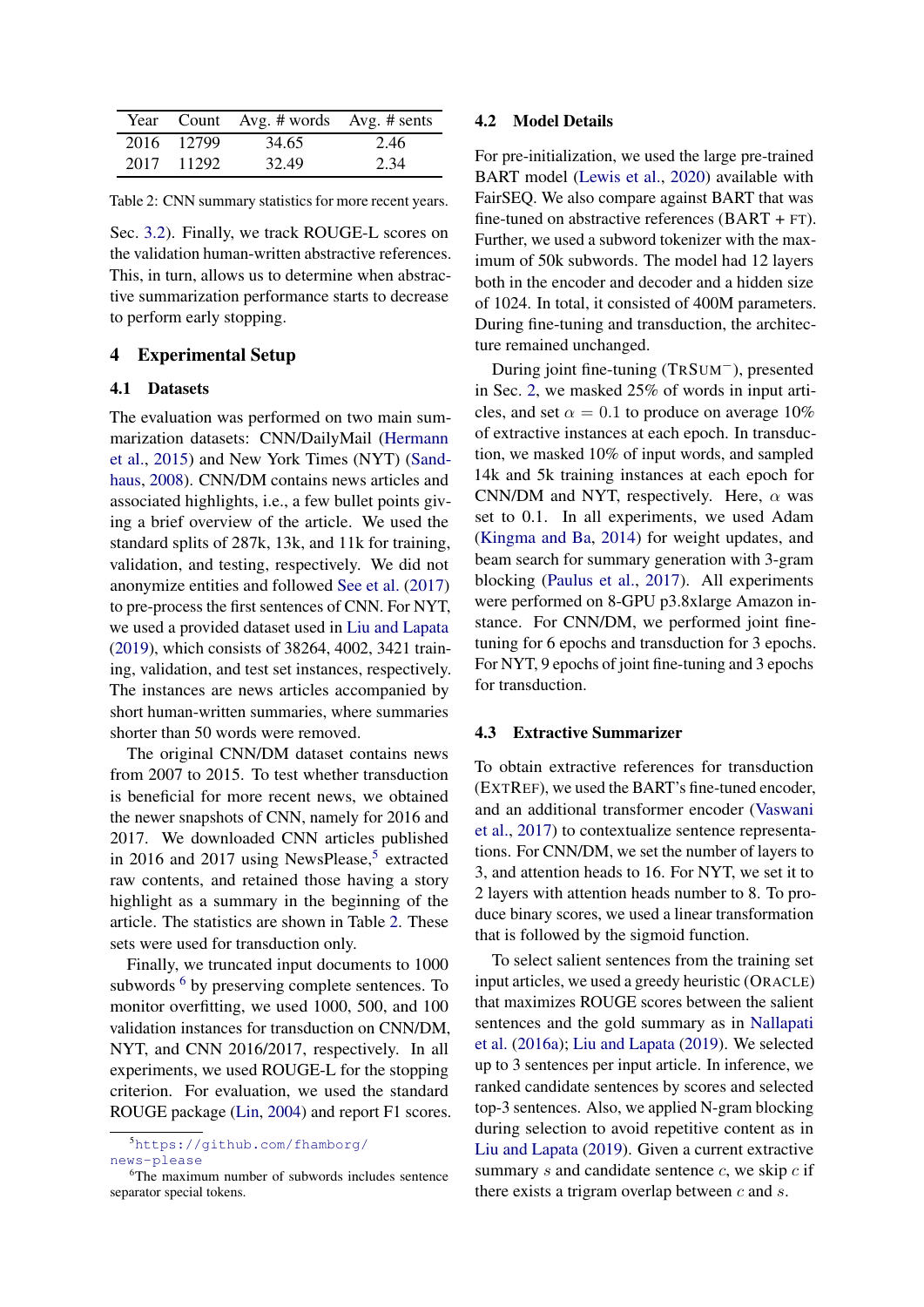### 4.4 Human Evaluation

For human evaluation experiments, we randomly sampled 300 articles from CNN/DM test set. Further, we generated and compared summaries from BART + FT and TRSUM. We used Amazon Mechanical Turk (AMT) and ensured that only highquality workers could participate. We asked workers to pass a custom qualification test, which only 14.6% of those who took it passed. For further details, see Appendix [11.1.](#page-10-1) Finally, we requested 3 annotators per HIT and used MACE [\(Hovy et al.,](#page-8-8) [2013\)](#page-8-8) to estimate annotator competences and recover the most likely answer per HIT accordingly.

# 5 Evaluation Results

#### 5.1 Automatic Evaluation

Standard Datasets We report automatic evaluation based on ROUGE F1 on the CNN/DM and NYT test sets, the results are shown in Table [3.](#page-5-0)

First of all, we observed that joint fine-tuning (TRSUM−) substantially outperforms the standard fine-tuning  $(BART + FT)$  despite their identical architectures. Second, we observed that transduction further improves the performance of the jointly finetuned model on both datasets (TRSUM). We also performed an independent-samples t-test to compare TRSUM to BART+FT. It indicates that all results are statistically significant under  $p < 0.05$ except ROUGE-2 on NYT.

In a qualitative analysis, we observed that TR-SUM generates more coherent summaries with richer contexts and details. This is important for practical applications – the user should get a full picture from the summary about a lengthy news article. See example summaries in Appendix.

Recent News It is common to assume that training and test sets share a common distribu-tion [\(Quadrianto et al.,](#page-9-12) [2009;](#page-9-12) Kann and Schütze, [2018\)](#page-8-9). Intuitively, this means that the training set well covers the content of the test set. In practice, however, future news often contain novel entities, people, and topics. This can make it difficult to generate high quality summaries for recent news when the summarizer was trained on dated ones. We explore this scenario and demonstrate the effectiveness of transduction. Specifically, we transduct models on CNN news from 2016 and 2017 while they were originally fine-tuned on CNN/DM news from 2007 to only 2015. The results are shown in Table [4.](#page-5-1)

First of all, we observed that joint fine-tuning is superior to the standard one on both datasets. Second, even though extractive noisy references (EXTREF) have low ROUGE scores, we further improve the results by performing transduction (TRSUM). Recall from Sec. [2](#page-1-6) that from the training set we select salient sentences from input articles by matching them to gold summaries. We experimented with the same approach on the test set to get higher quality extractive references for transduction (ORACLE). As indicated by TRSUM w/ ORACLE, when better extractive references are provided, it results in additional improvements. These results confirm that our approach is beneficial for settings where training set and test set distributions are different.

#### 5.2 Human Evaluation

In manual investigations, we observed that TRSUM summaries are more coherent thus easier to read and better convey a story. In order to validate this observation, we performed a human evaluation study. Additionally, in another human evaluation, we focused on the factual consistency of summaries. Generated summaries should not introduce novel information not present in the input article as this can lead to user aversion. In turn, this is an open problem in summarization [\(Kryscinski](#page-8-10) [et al.,](#page-8-10) [2020;](#page-8-10) Bražinskas et al., [2020a;](#page-8-11) [Maynez et al.,](#page-9-13) [2020\)](#page-9-13).

Coherence In evaluation, generated summaries were presented in a random order, as well as the input article and reference summary for context. For each HIT, we asked the 3 annotators which of the two generated summaries, if any, was more coherent. We gave the following definition: *"The more coherent summary has better structure and flow, is easier to follow. The facts are presented in more logical order."* The TRSUM model was preferred 110 times  $(22.0\%)$ , while BART + FT was preferred 89 times (17.8%). In 101 cases (20.2%), the annotators indicated that none of the two summaries was preferable. We conclude that the TR-SUM summaries were significantly more coherent than the BART + FT summaries ( $p < 0.05$  using a one-sided z-test).

We observed that CNN/DM articles tend to be more coherent than the associated bullet point summaries. Further, we observed that salient sentences we used for learning (EXTREF) tend to be among lead 5 (61.1%) with a very small gap between them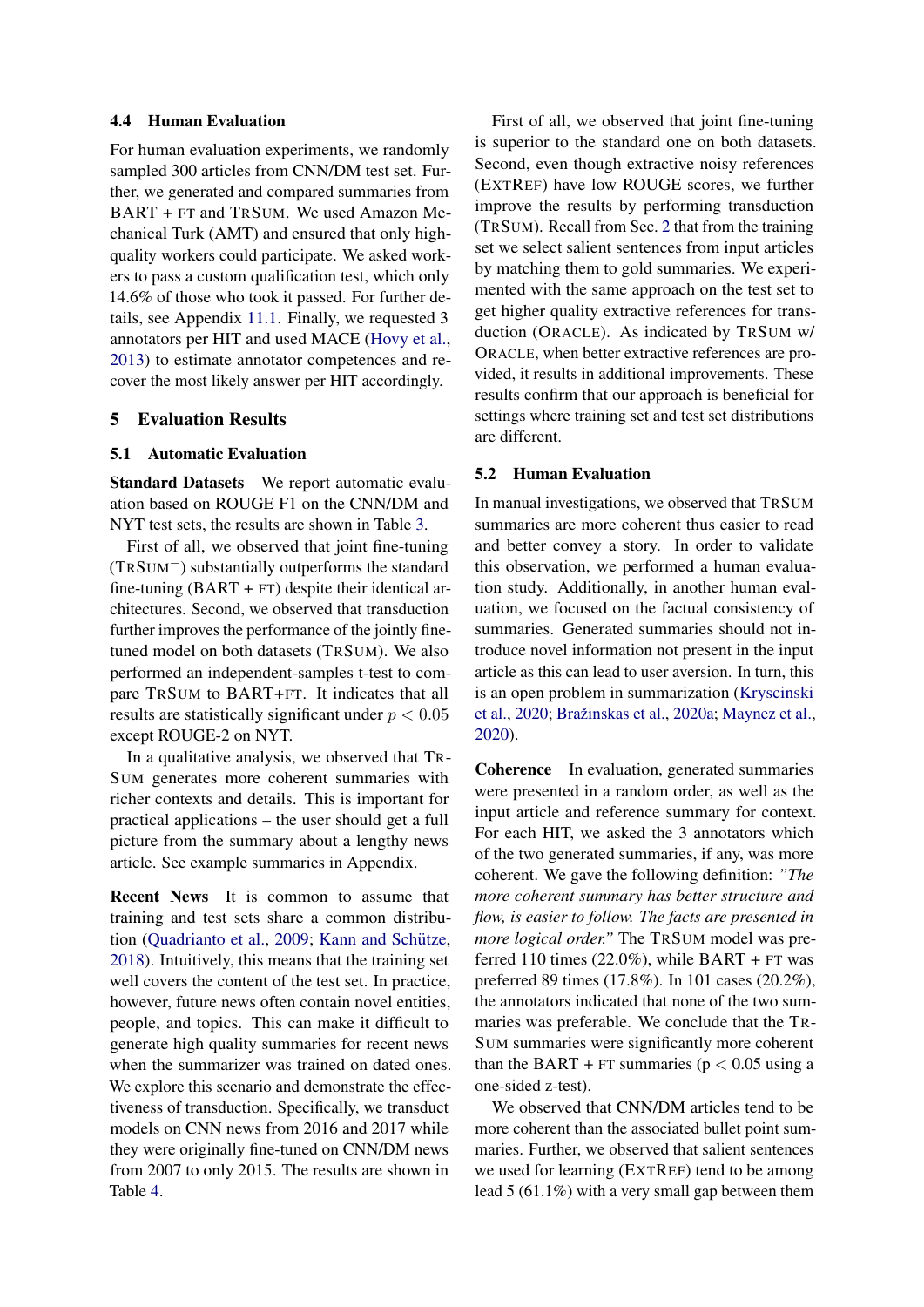<span id="page-5-0"></span>

|                                           | <b>CNN/DailyMail</b> |       | <b>New York Times</b> |                |                |       |
|-------------------------------------------|----------------------|-------|-----------------------|----------------|----------------|-------|
|                                           | R1                   | R2    | RL                    | R <sub>1</sub> | R <sub>2</sub> | RL    |
| ORACLE                                    | 55.21                | 32.86 | 51.36                 | 61.70          | 42.23          | 58.34 |
| LEAD-3                                    | 40.42                | 17.62 | 36.67                 | 38.28          | 19.75          | 34.96 |
| Extractive / Compressive                  |                      |       |                       |                |                |       |
| SUMMARUNNER (Nallapati et al., 2016a)     | 39.60                | 16.20 | 35.30                 |                |                |       |
| REFRESH (Narayan et al., 2018)            | 40.00                | 18.20 | 36.60                 |                |                |       |
| SUMO (Liu et al., 2019)                   | 41.00                | 18.40 | 37.20                 | 42.30          | 22.70          | 38.60 |
| JETS (Xu and Durrett, 2019)               | 41.70                | 18.50 | 37.90                 |                |                |       |
| BERTSUMEXT (Liu and Lapata, 2019)         | 43.25                | 20.24 | 39.63                 | 46.66          | 26.35          | 42.62 |
| MATCHSUM (Zhong et al., 2020)             | 44.41                | 20.86 | 40.55                 |                |                |       |
|                                           | Abstractive          |       |                       |                |                |       |
| PTGEN+COV (See et al., 2017)              | 39.53                | 17.28 | 36.38                 | 43.71          | 26.40          |       |
| BOTTOMUP (Gehrmann et al., 2018)          | 41.22                | 18.68 | 38.34                 |                |                |       |
| DRM (Paulus et al., 2017)                 |                      |       |                       | 42.94          | 26.02          |       |
| BERTSUMEXTABS (Liu and Lapata, 2019)      | 42.13                | 19.60 | 39.18                 | 49.02          | 31.02          | 45.55 |
| PEGASUS (Zhang et al., 2020)              | 44.17                | 21.47 | 41.11                 |                |                |       |
| BART + FT (reported) (Lewis et al., 2020) | 44.16                | 21.28 | 40.90                 | $\overline{a}$ |                |       |
| $BART + FT (ours)7$                       | 44.01                | 21.13 | 40.81                 | 52.97          | 35.19          | 49.32 |
| Ours                                      |                      |       |                       |                |                |       |
| TRSUM <sup>-</sup>                        | 44.59                | 21.58 | 41.50                 | 53.55          | 35.54          | 49.81 |
| <b>TRSUM</b>                              | 44.96                | 21.89 | 41.86                 | 53.72          | 35.72          | 50.06 |
| <b>EXTREF</b>                             | 43.93                | 21.12 | 40.20                 | 47.49          | 27.57          | 43.88 |

<span id="page-5-1"></span>Table 3: ROUGE F1 scores on the standard CNN/DM and New York Times test sets.

|                      | <b>CNN 2016</b> |                |       | <b>CNN 2017</b> |                |           |  |
|----------------------|-----------------|----------------|-------|-----------------|----------------|-----------|--|
|                      | R <sub>1</sub>  | R <sub>2</sub> | RL    | R <sub>1</sub>  | R <sub>2</sub> | <b>RL</b> |  |
| ORACLE               | 53.05           | 36.87          | 49.89 | 52.58           | 36.97          | 49.57     |  |
| $LEAD-3$             | 31.87           | 16.62          | 29.06 | 28.82           | 14.32          | 26.21     |  |
| <b>BERTSUMEXTABS</b> | 33.17           | 14.43          | 30.56 | 30.44           | 12.51          | 27.98     |  |
| $BART + FT$          | 34.93           | 15.83          | 32.14 | 32.62           | 14.27          | 29.98     |  |
| TRSUM <sup>-</sup>   | 35.40           | 15.92          | 32.62 | 32.92           | 14.21          | 30.24     |  |
| <b>TRSUM</b>         | 35.58           | 16.32          | 32.78 | 33.07           | 14.63          | 30.45     |  |
| TRSUM W/ ORACLE      | 36.10           | 16.72          | 33.27 | 33.37           | 15.01          | 30.71     |  |
| <b>EXTREF</b>        | 32.14           | 15 37          | 29.17 | 29.19           | 13.30          | 26.43     |  |

Table 4: ROUGE F1 scores on more recent CNN test sets. In TRSUM \w ORACLE we used ORACLE extractive references transduction.

(0.529 sentences on average). Therefore, we hypothesize that the model learns from consecutive sentences more natural text structures emanating in summaries.

Factual Consistency For evaluating factual consistency, each HIT presented one input article and one generated summary from BART + FT or TR-SUM. To simplify the task, we focused the workers' attention on a single highlighted sentence per summary, which we picked at random, and asked if that sentence, as shown in the context of the full summary, is factually consistent with the article. We gave detailed guidelines and examples for factual errors, see Appendix [11.1.](#page-10-1) Effectively, this setup measured how likely a randomly chosen summary sentence is factually consistent with the summarized article. We found that 263 of the 300 BART + FT summary sentences (87.7%) were judged factual, compared to 254 for the 300 TRSUM summaries (84.7%). This is a small difference that we found not statistically significant ( $p < 0.05$  using a one-sided z-test).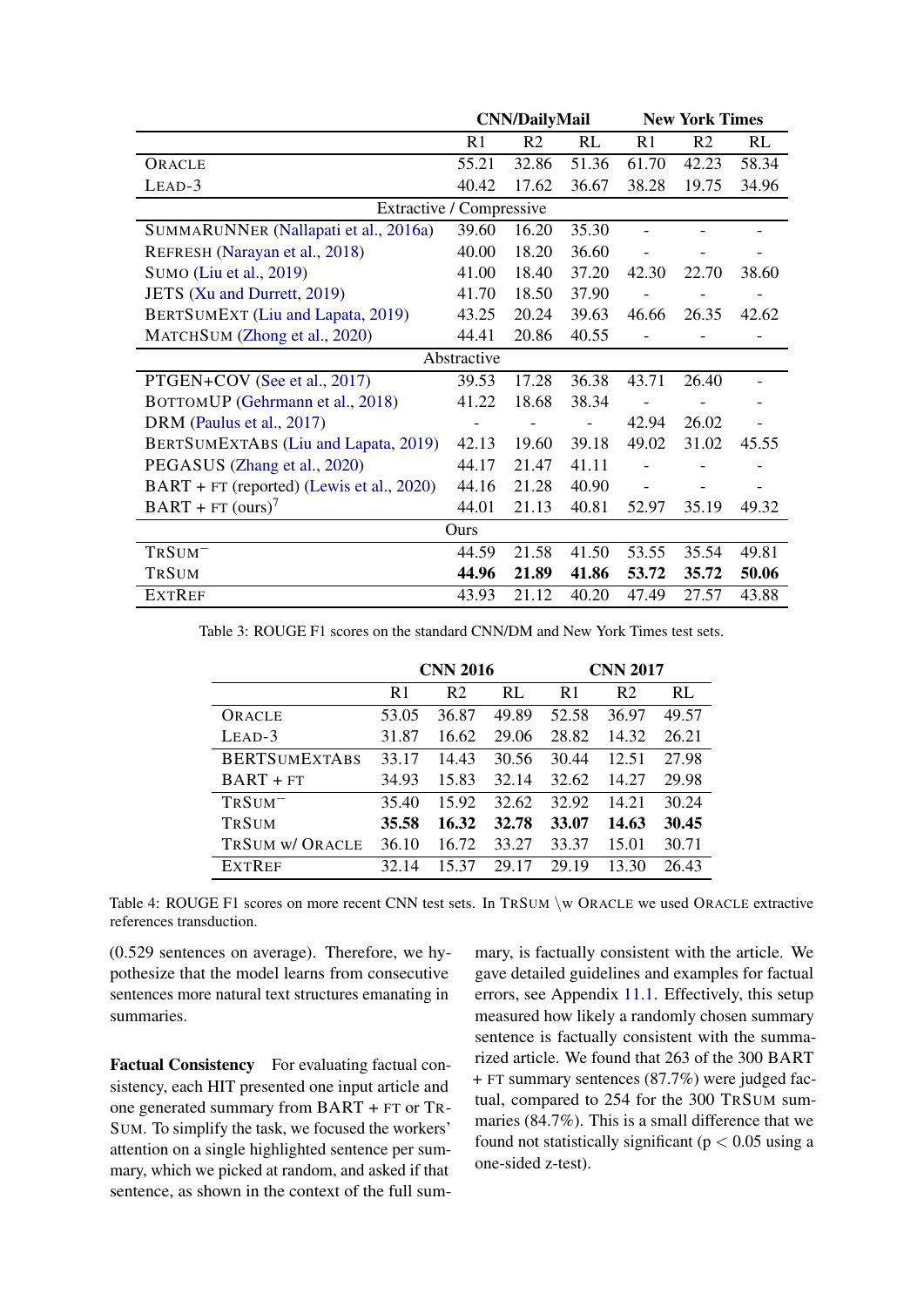<span id="page-6-2"></span>

|                  | R 1 | R <sub>2</sub>    | RL.   |
|------------------|-----|-------------------|-------|
| $BART + FT$      |     | 44.01 21.13 40.81 |       |
| $BART + FT + TR$ |     | 44.83 21.79       | 41.69 |
| $TRSUM^-$        |     | 44.59 21.58 41.50 |       |
| TRSUM            |     | 44.96 21.89       | 41.86 |

Table 5: Comparison between transduction of the BART model that was fine-tuned using our and the default method on the CNN/DM test set.

# 6 Analysis

## 6.1 Transduction of Fine-tuned BART

We further explored how beneficial transduction is when applied to the standard model already finetuned on abstractive summaries  $-$  (BART + FT). The results on the standard CNN/DM dataset are presented in Table [5.](#page-6-2) They indicate that transduction is substantially beneficial and noticeably improves the results. We hypothesize that the model also benefits from the training set extractive instances that are jointly predicted. Nevertheless, it does not reach the results achieved by our full approach – TRSUM.

## <span id="page-6-0"></span>6.2 Ablation

To gain insights into the inner workings of transduction, we performed an ablation study by removing various components during the transduction phase. We plot the ROUGE-L scores on the validation subset in Fig. [3.](#page-7-0)

First of all, we did not mask the input article and observed that both models degradate. We believe that the mask token is used as a mode indicator for the decoder. And without it, the decoder is unable to differentiate the two modes (extractive vs abstractive summary prediction). Second, we observed that the removal of the training set instances for regularization, as explained in Sec. [3.2](#page-2-3) has also a strong effect on the performance. Specifically, it makes TRSUM<sup>−</sup> converge to the same ROUGE score as the extractive references used for transduction and BART + FT degradate. Finally, without ablations, we observed two different learning dynamics. Specifically, BART + FT initially decreases in the ROUGE score for 2 epochs, and then slowly starts to improve by surpassing the baseline extractive references at epoch 4. We hypothesize that it is caused by unfamiliarity with predicting extractive summaries. In turn, TRSUM experiences

<span id="page-6-3"></span>

|                    | $\mathbf{N}$ | N <sub>2</sub> | N3    |
|--------------------|--------------|----------------|-------|
| Gold               | 0.178        | 0.528          | 0.718 |
| $BART + FT$        | 0.019        | 0.101          | 0.186 |
| $BART + FT + TR$   | 0.026        | 0.132          | 0.234 |
| TRSUM <sup>-</sup> | 0.028        | 0.135          | 0.238 |
| <b>TRSUM</b>       | 0.029        | 0.145          | 0.254 |

Table 6: The proportion of novel *n*-grams on the standard CNN/DM test set.

only a minor decrease in the beginning, possibly due to the lower quality of extractive references of the test set tagged by the model in Sec. [3.1,](#page-2-1) and then it steadily improves.

#### 6.3 Novel N-grams

We also analyzed generated summaries in terms of the proportion of novel  $n$ -grams that appear in the produced summaries but not in the source texts. The results are shown in Table [6.](#page-6-3) We observed that joint fine-tuning and transduction increase the proportion of novel  $n$ -grams, thus making summaries more abstractive. By comparing extractive and abstractive summaries, we noticed the selected sentences in extractive summaries often paraphrase sentences in the abstractive ones. We hypothesize that the exposure to the references with paraphrases allows the model to generate more variant summaries.

#### 7 Related Work

Single-document extractive and abstractive summarization is a well-established field with a large body of prior research [\(Dasgupta et al.,](#page-8-12) [2013;](#page-8-12) [Rush et al.,](#page-9-17) [2015;](#page-9-17) [Nallapati et al.,](#page-9-18) [2016b;](#page-9-18) [Tan et al.,](#page-9-19) [2017;](#page-9-19) [See](#page-9-5) [et al.,](#page-9-5) [2017;](#page-9-5) [Fabbri et al.,](#page-8-13) [2020;](#page-8-13) [Laban et al.,](#page-8-14) [2020\)](#page-8-14).

The utilization of extractive summaries to improve abstractive summarization has also received some recent attention. Commonly, in a two-step procedure where salient fragments are first selected, and then paraphrased into abstractive summaries [\(Chen and Bansal,](#page-8-15) [2018;](#page-8-15) [Bae et al.,](#page-8-16) [2019\)](#page-8-16). Alternatively, to alter attention weights [\(Hsu et al.,](#page-8-17) [2018;](#page-8-17) [Gehrmann et al.,](#page-8-1) [2018\)](#page-8-1) to bias the model to rely more on salient input content. Finally, to perform pre-training on extractive references prior to abstractive summarization [\(Liu and Lapata,](#page-9-0) [2019\)](#page-9-0). In our case, we predict extractive references wordby-word by constructing a denoising objective that also masks input words. We use the same model without modifications, and predict extractive and abstractive references jointly.

<span id="page-6-1"></span> $7$ We used shorter input with only complete sentences that we believe resulted in a slightly worse performance.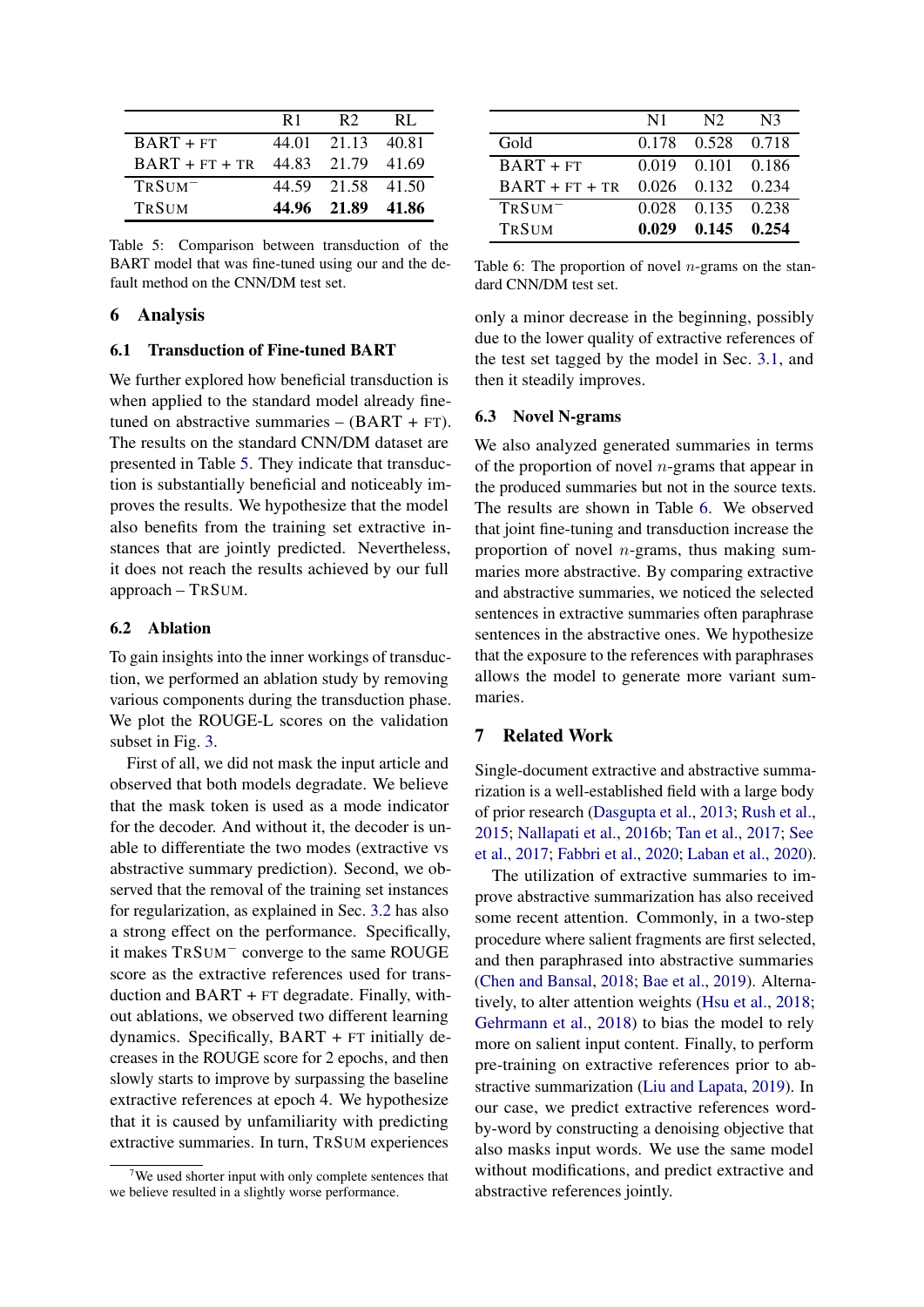<span id="page-7-0"></span>

Figure 3: Ablation during the transduction phase. ROUGE-L scores on the 1k subset of the standard CNN/DM validation set; *extractive* indicates the extractive references used for transduction.

Transductive learning has been applied to a number of language-related tasks, such as machine translation [\(Ueffing et al.,](#page-9-20) [2007\)](#page-9-20), paradigm com-pletion (Kann and Schütze, [2018\)](#page-8-9), syntactic and semantic analysis [\(Ouchi et al.,](#page-9-21) [2019\)](#page-9-21), and more recently to style transfer [\(Xiao et al.,](#page-9-22) [2021\)](#page-9-22). However, to the best of our knowledge, transductive learning has never been applied to summarization.

More recently, PEGASUS [\(Zhang et al.,](#page-10-0) [2020\)](#page-10-0) leveraged text fragments for pre-training. The text fragments are selected using heuristics, such as top-K sentences. Instead, we utilize a separate extractive model or gold summaries to select sentences that form extractive references. Another related approach that has been proven to be beneficial – domain adaptation via task-specific pretraining [\(Gururangan et al.,](#page-8-18) [2020\)](#page-8-18). However, they don't consider utilizing test set inputs for adaptation.

# 8 Conclusions

In this work, we present the first application of *transductive learning* to summarization. We propose learning from salient sentences extracted from the test set's input articles to better capture their specifics. We additionally propose a mechanism to regularize and validate the transductive model. The proposed method achieves state-of-the-art results in automatic evaluation on the CNN/DM and NYT datasets, and it generates more abstractive and coherent summaries. Finally, we demonstrate that transduction is useful when trained on dated news and transducted on more recent news.

#### 9 Future Work

Transductive learning in the context of summarization is an exciting research avenue. In this section, we propose a number of potential future directions. First, learning from single data points in the online fashion can be a promising direction. This, in turn, could call for the decoder's modularization that is less prone to overfitting. This could be achieved using more efficient fine-tuning methods, such as adapters [\(Houlsby et al.,](#page-8-19) [2019\)](#page-8-19) and continuous prefixes [\(Li and Liang,](#page-9-23) [2021\)](#page-9-23). Second, we hypothesize that content fidelity can be improved by learning from the test set inputs using specialized methods. For instance, one could learn to predict entities present in news articles to reduce hallucinations, similar to [Narayan et al.](#page-9-24) [\(2021\)](#page-9-24). Third, where training and test sets are in different domains, adaptation in the transduction phase can be fruitful, similar to [Ueffing et al.](#page-9-20) [\(2007\)](#page-9-20). This follows the direction of domain adaptation via task-specific pre-training [\(Gururangan et al.,](#page-8-18) [2020\)](#page-8-18).

# 10 Ethics Statement

Human Evaluation We used a publicly available service (Amazon Mechanical Turk) to hire voluntary participants, requesting native speakers of English. The participants were compensated above the minimum hourly wage in their self-identified countries of residence.

Dataset The dataset was collected and used in accordance to non-commercial personal purpose permitted by the data provider.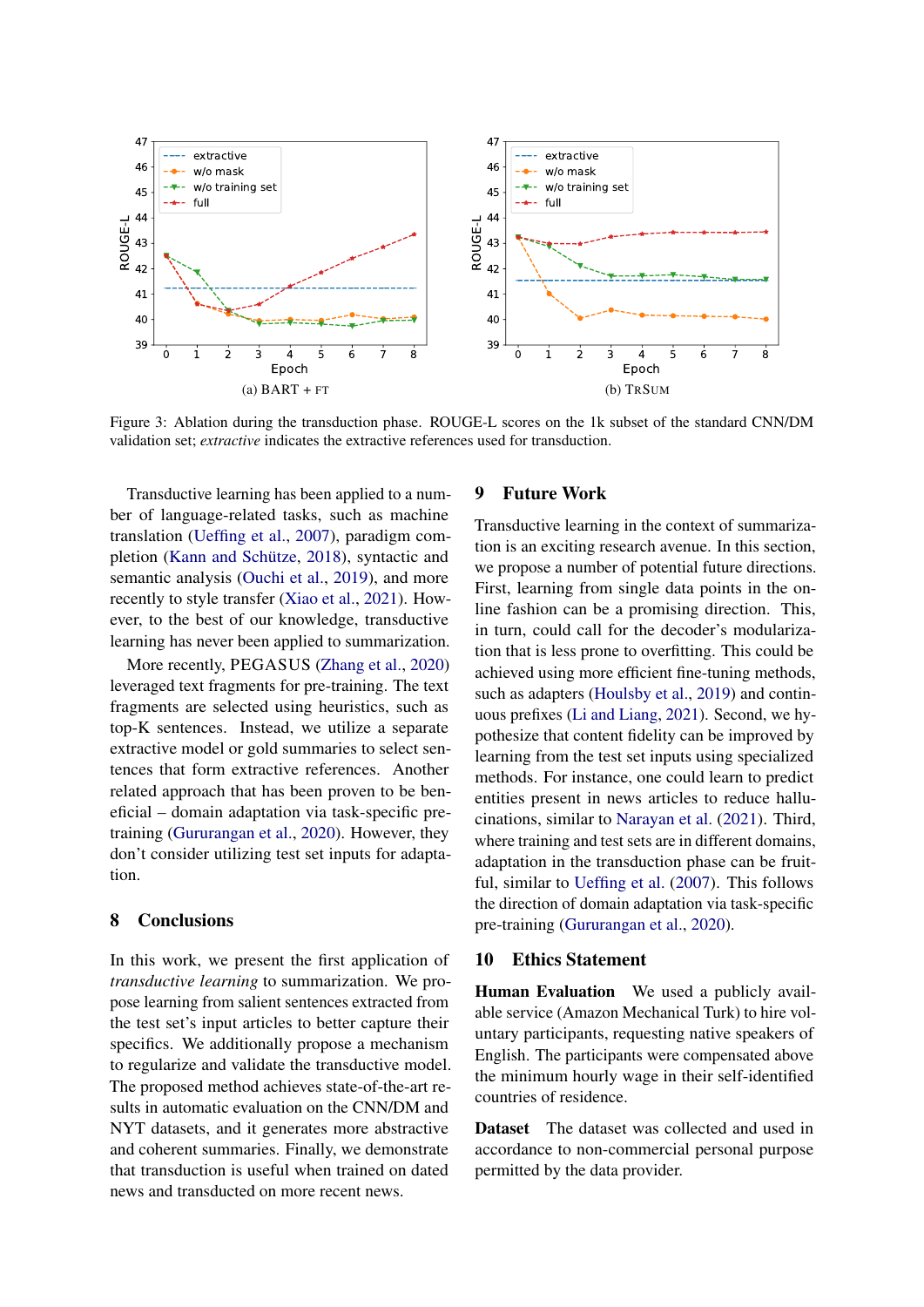## References

- <span id="page-8-16"></span>Sanghwan Bae, Taeuk Kim, Jihoon Kim, and Sanggoo Lee. 2019. Summary level training of sentence rewriting for abstractive summarization. In *Proceedings of the Conference on Empirical Methods in Natural Language Processing (EMNLP)*.
- <span id="page-8-11"></span>Arthur Bražinskas, Mirella Lapata, and Ivan Titov. 2020a. Few-shot learning for opinion summarization. In *Proceedings of the Conference on Empirical Methods in Natural Language Processing (EMNLP)*.
- <span id="page-8-2"></span>Arthur Bražinskas, Mirella Lapata, and Ivan Titov. 2020b. [Unsupervised opinion summarization as](https://doi.org/10.18653/v1/2020.acl-main.461) [copycat-review generation.](https://doi.org/10.18653/v1/2020.acl-main.461) In *Proceedings of the 58th Annual Meeting of the Association for Computational Linguistics*, pages 5151–5169, Online. Association for Computational Linguistics.
- <span id="page-8-20"></span>Daniel Cer, Yinfei Yang, Sheng-yi Kong, Nan Hua, Nicole Limtiaco, Rhomni St. John, Noah Constant, Mario Guajardo-Cespedes, Steve Yuan, Chris Tar, Yun-Hsuan Sung, Brian Strope, and Ray Kurzweil. 2018. [Universal Sentence Encoder.](http://arxiv.org/abs/1803.11175) pages 169–174.
- <span id="page-8-6"></span>Sanyuan Chen, Yutai Hou, Yiming Cui, Wanxiang Che, Ting Liu, and Xiangzhan Yu. 2020. [Recall and learn:](https://doi.org/10.18653/v1/2020.emnlp-main.634) [Fine-tuning deep pretrained language models with](https://doi.org/10.18653/v1/2020.emnlp-main.634) [less forgetting.](https://doi.org/10.18653/v1/2020.emnlp-main.634) In *Proceedings of the 2020 Conference on Empirical Methods in Natural Language Processing (EMNLP)*, pages 7870–7881, Online. Association for Computational Linguistics.
- <span id="page-8-15"></span>Yen-Chun Chen and Mohit Bansal. 2018. Fast abstractive summarization with reinforce-selected sentence rewriting. In *Proceedings of Association for Computational Linguistics (ACL)*.
- <span id="page-8-12"></span>Anirban Dasgupta, Ravi Kumar, and Sujith Ravi. 2013. Summarization through submodularity and dispersion. In *Proceedings of Association for Computational Linguistics (ACL)*.
- <span id="page-8-0"></span>Jacob Devlin, Ming-Wei Chang, Kenton Lee, and Kristina Toutanova. 2019. Bert: Pre-training of deep bidirectional transformers for language understanding. In *Proceedings of the North American Chapter of the Association for Computational Linguistics (NAACL)*.
- <span id="page-8-13"></span>Alexander R Fabbri, Simeng Han, Haoyuan Li, Haoran Li, Marjan Ghazvininejad, Shafiq Joty, Dragomir Radev, and Yashar Mehdad. 2020. Improving zero and few-shot abstractive summarization with intermediate fine-tuning and data augmentation. *arXiv preprint arXiv:2010.12836*.
- <span id="page-8-1"></span>Sebastian Gehrmann, Yuntian Deng, and Alexander Rush. 2018. Bottom-up abstractive summarization. In *Proceedings of the Conference on Empirical Methods in Natural Language Processing (EMNLP)*.
- <span id="page-8-4"></span>Ian J Goodfellow, Mehdi Mirza, Da Xiao, Aaron Courville, and Yoshua Bengio. 2013. An empirical

investigation of catastrophic forgetting in gradientbased neural networks. In *Proceedings of International Conference on Learning Representations (ICLR)*.

- <span id="page-8-18"></span>Suchin Gururangan, Ana Marasović, Swabha Swayamdipta, Kyle Lo, Iz Beltagy, Doug Downey, and Noah A. Smith. 2020. [Don't stop pretraining:](https://doi.org/10.18653/v1/2020.acl-main.740) [Adapt language models to domains and tasks.](https://doi.org/10.18653/v1/2020.acl-main.740) In *Proceedings of the 58th Annual Meeting of the Association for Computational Linguistics*, pages 8342–8360, Online. Association for Computational Linguistics.
- <span id="page-8-3"></span>Karl Moritz Hermann, Tomas Kocisky, Edward Grefenstette, Lasse Espeholt, Will Kay, Mustafa Suleyman, and Phil Blunsom. 2015. Teaching machines to read and comprehend. In *Advances in neural information processing systems*.
- <span id="page-8-19"></span>Neil Houlsby, Andrei Giurgiu, Stanislaw Jastrzebski, Bruna Morrone, Quentin De Laroussilhe, Andrea Gesmundo, Mona Attariyan, and Sylvain Gelly. 2019. Parameter-efficient transfer learning for nlp. In *International Conference on Machine Learning*, pages 2790–2799. PMLR.
- <span id="page-8-8"></span>Dirk Hovy, Taylor Berg-Kirkpatrick, Ashish Vaswani, and Eduard H. Hovy. 2013. [Learning Whom to](https://www.semanticscholar.org/paper/Learning-Whom-to-Trust-with-MACE-Hovy-Berg-Kirkpatrick/65a5111f1d619192226a4030136d5cd2bd6dd58b) [Trust with MACE.](https://www.semanticscholar.org/paper/Learning-Whom-to-Trust-with-MACE-Hovy-Berg-Kirkpatrick/65a5111f1d619192226a4030136d5cd2bd6dd58b) In *Proc. of NAACL*.
- <span id="page-8-17"></span>Wan-Ting Hsu, Chieh-Kai Lin, Ming-Ying Lee, Kerui Min, Jing Tang, and Min Sun. 2018. A unified model for extractive and abstractive summarization using inconsistency loss. In *Proceedings of Association for Computational Linguistics (ACL)*.
- <span id="page-8-9"></span>Katharina Kann and Hinrich Schütze. 2018. Neural transductive learning and beyond: Morphological generation in the minimal-resource setting. In *Proceedings of the Conference on Empirical Methods in Natural Language Processing (EMNLP)*.
- <span id="page-8-5"></span>Ronald Kemker, Marc McClure, Angelina Abitino, Tyler Hayes, and Christopher Kanan. 2017. Measuring catastrophic forgetting in neural networks. *arXiv preprint arXiv:1708.02072*.
- <span id="page-8-7"></span>Diederik P Kingma and Jimmy Ba. 2014. Adam: A method for stochastic optimization. *arXiv preprint arXiv:1412.6980*.
- <span id="page-8-10"></span>Wojciech Kryscinski, Bryan McCann, Caiming Xiong, and Richard Socher. 2020. Evaluating the factual consistency of abstractive text summarization. In *Proceedings of the Conference on Empirical Methods in Natural Language Processing (EMNLP)*.
- <span id="page-8-14"></span>Philippe Laban, Andrew Hsi, John Canny, and Marti A Hearst. 2020. The summary loop: Learning to write abstractive summaries without examples. In *Proceedings of the 58th Annual Meeting of the Association for Computational Linguistics*, pages 5135– 5150.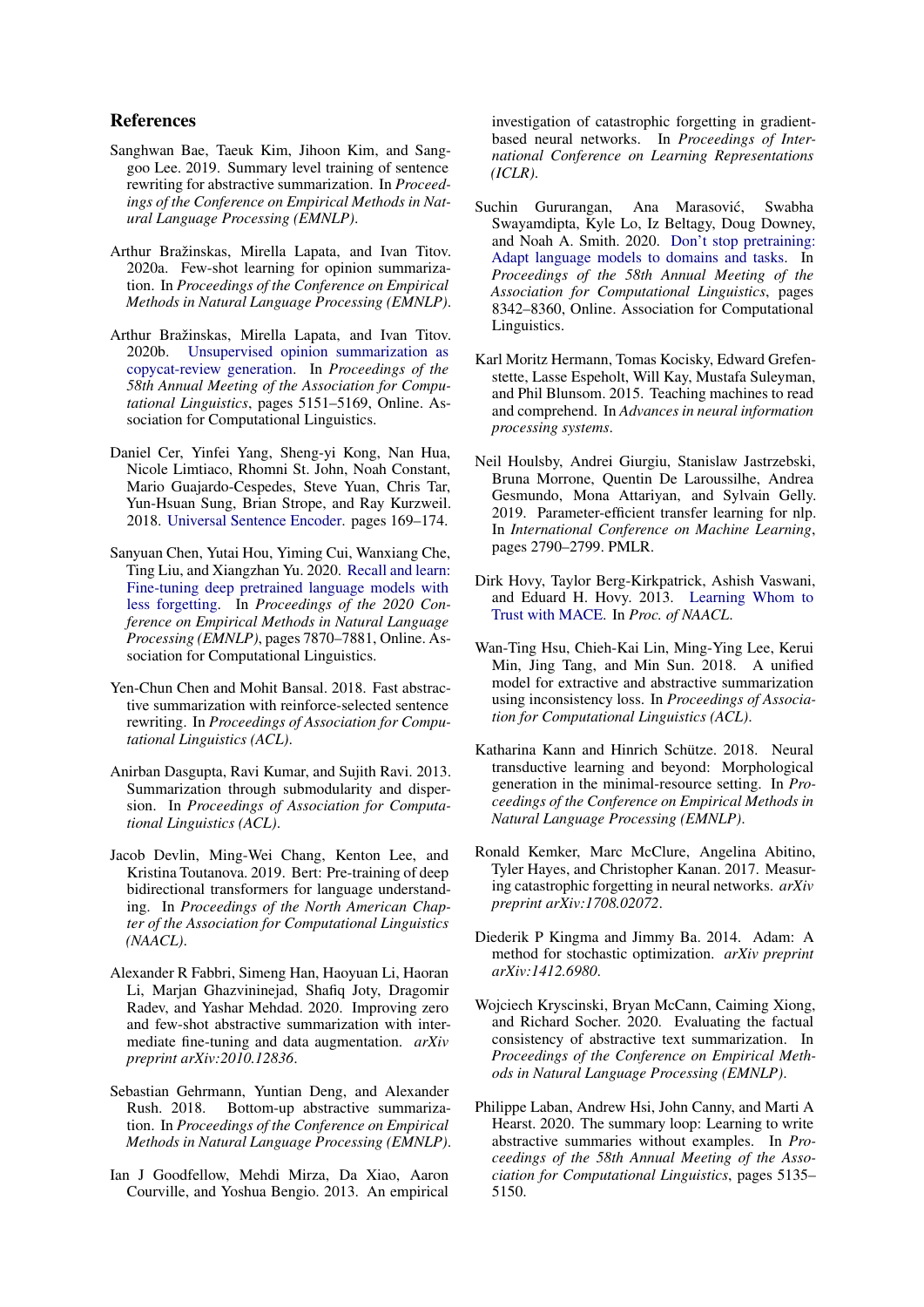- <span id="page-9-4"></span>Logan Lebanoff, Kaiqiang Song, Franck Dernoncourt, Doo Soon Kim, Seokhwan Kim, Walter Chang, and Fei Liu. 2019. Scoring sentence singletons and pairs for abstractive summarization. *arXiv preprint arXiv:1906.00077*.
- <span id="page-9-1"></span>Mike Lewis, Yinhan Liu, Naman Goyal, Marjan Ghazvininejad, Abdelrahman Mohamed, Omer Levy, Ves Stoyanov, and Luke Zettlemoyer. 2020. Bart: Denoising sequence-to-sequence pre-training for natural language generation, translation, and comprehension. In *Proceedings of Association for Computational Linguistics (ACL)*.
- <span id="page-9-23"></span>Xiang Lisa Li and Percy Liang. 2021. [Prefix-tuning:](https://doi.org/10.18653/v1/2021.acl-long.353) [Optimizing continuous prompts for generation.](https://doi.org/10.18653/v1/2021.acl-long.353) In *Proceedings of the 59th Annual Meeting of the Association for Computational Linguistics and the 11th International Joint Conference on Natural Language Processing (Volume 1: Long Papers)*, pages 4582–4597, Online. Association for Computational Linguistics.
- <span id="page-9-9"></span>Chin-Yew Lin. 2004. Rouge: A package for automatic evaluation of summaries acl. In *Proceedings of Workshop on Text Summarization Branches Out Post Conference Workshop of ACL*, pages 2017–05.
- <span id="page-9-0"></span>Yang Liu and Mirella Lapata. 2019. Text summarization with pretrained encoders. In *Proceedings of the Conference on Empirical Methods in Natural Language Processing (EMNLP)*.
- <span id="page-9-15"></span>Yang Liu, Ivan Titov, and Mirella Lapata. 2019. Single document summarization as tree induction. In *Proceedings of the North American Chapter of the Association for Computational Linguistics (NAACL)*.
- <span id="page-9-13"></span>Joshua Maynez, Shashi Narayan, Bernd Bohnet, and Ryan McDonald. 2020. On faithfulness and factuality in abstractive summarization. In *Proceedings of Association for Computational Linguistics (ACL)*.
- <span id="page-9-11"></span>Ramesh Nallapati, Feifei Zhai, and Bowen Zhou. 2016a. Summarunner: A recurrent neural network based sequence model for extractive summarization of documents. In *Proceedings of the AAAI Conference on Artificial Intelligence*.
- <span id="page-9-18"></span>Ramesh Nallapati, Bowen Zhou, Cicero dos Santos, Caglar Gulcehre, and Bing Xiang. 2016b. Abstractive text summarization using sequence-to-sequence rnns and beyond. In *Proceedings of The Conference on Computational Natural Language Learning (SIGNLL)*.
- <span id="page-9-14"></span>Shashi Narayan, Shay B Cohen, and Mirella Lapata. 2018. Ranking sentences for extractive summarization with reinforcement learning. In *Proceedings of Association for Computational Linguistics (ACL)*.
- <span id="page-9-24"></span>Shashi Narayan, Yao Zhao, Joshua Maynez, Gonçalo Simoes, and Ryan McDonald. 2021. Planning with entity chains for abstractive summarization. *arXiv preprint arXiv:2104.07606*.
- <span id="page-9-21"></span>Hiroki Ouchi, Jun Suzuki, and Kentaro Inui. 2019. Transductive learning of neural language models for syntactic and semantic analysis. In *Proceedings of the Conference on Empirical Methods in Natural Language Processing (EMNLP)*.
- <span id="page-9-10"></span>Romain Paulus, Caiming Xiong, and Richard Socher. 2017. A deep reinforced model for abstractive summarization. *arXiv preprint arXiv:1705.04304*.
- <span id="page-9-12"></span>Novi Quadrianto, James Petterson, and Alex Smola. 2009. Distribution matching for transduction. *Advances in Neural Information Processing Systems*, 22:1500–1508.
- <span id="page-9-2"></span>Alec Radford, Karthik Narasimhan, Tim Salimans, and Ilya Sutskever. 2018. Improving language understanding by generative pre-training.
- <span id="page-9-17"></span>Alexander M Rush, Sumit Chopra, and Jason Weston. 2015. A neural attention model for abstractive sentence summarization. In *Proceedings of the Conference on Empirical Methods in Natural Language Processing (EMNLP)*.
- <span id="page-9-6"></span>Evan Sandhaus. 2008. The new york times annotated corpus. *Linguistic Data Consortium, Philadelphia*.
- <span id="page-9-5"></span>Abigail See, Peter J Liu, and Christopher D Manning. 2017. Get to the point: Summarization with pointergenerator networks. In *Proceedings of Association for Computational Linguistics (ACL)*.
- <span id="page-9-19"></span>Jiwei Tan, Xiaojun Wan, and Jianguo Xiao. 2017. Abstractive document summarization with a graphbased attentional neural model. In *Proceedings of Association for Computational Linguistics (ACL)*.
- <span id="page-9-20"></span>Nicola Ueffing, Gholamreza Haffari, and Anoop Sarkar. 2007. Transductive learning for statistical machine translation. In *Proceedings of Association for Computational Linguistics (ACL)*.
- <span id="page-9-3"></span>Vladimir Vapnik. 1998. Statistical learning theory wiley. *New York*, 1.
- <span id="page-9-7"></span>Ashish Vaswani, Noam Shazeer, Niki Parmar, Jakob Uszkoreit, Llion Jones, Aidan N Gomez, Łukasz Kaiser, and Illia Polosukhin. 2017. Attention is all you need. In *Advances in neural information processing systems*.
- <span id="page-9-8"></span>Ronald J Williams and David Zipser. 1989. A learning algorithm for continually running fully recurrent neural networks. *Neural computation*, 1(2):270– 280.
- <span id="page-9-22"></span>Fei Xiao, Liang Pang, Yanyan Lan, Yan Wang, Huawei Shen, and Xueqi Cheng. 2021. Transductive learning for unsupervised text style transfer. *arXiv preprint arXiv:2109.07812*.
- <span id="page-9-16"></span>Jiacheng Xu and Greg Durrett. 2019. [Neural extractive](https://doi.org/10.18653/v1/D19-1324) [text summarization with syntactic compression.](https://doi.org/10.18653/v1/D19-1324) In *Proceedings of the 2019 Conference on Empirical Methods in Natural Language Processing and the*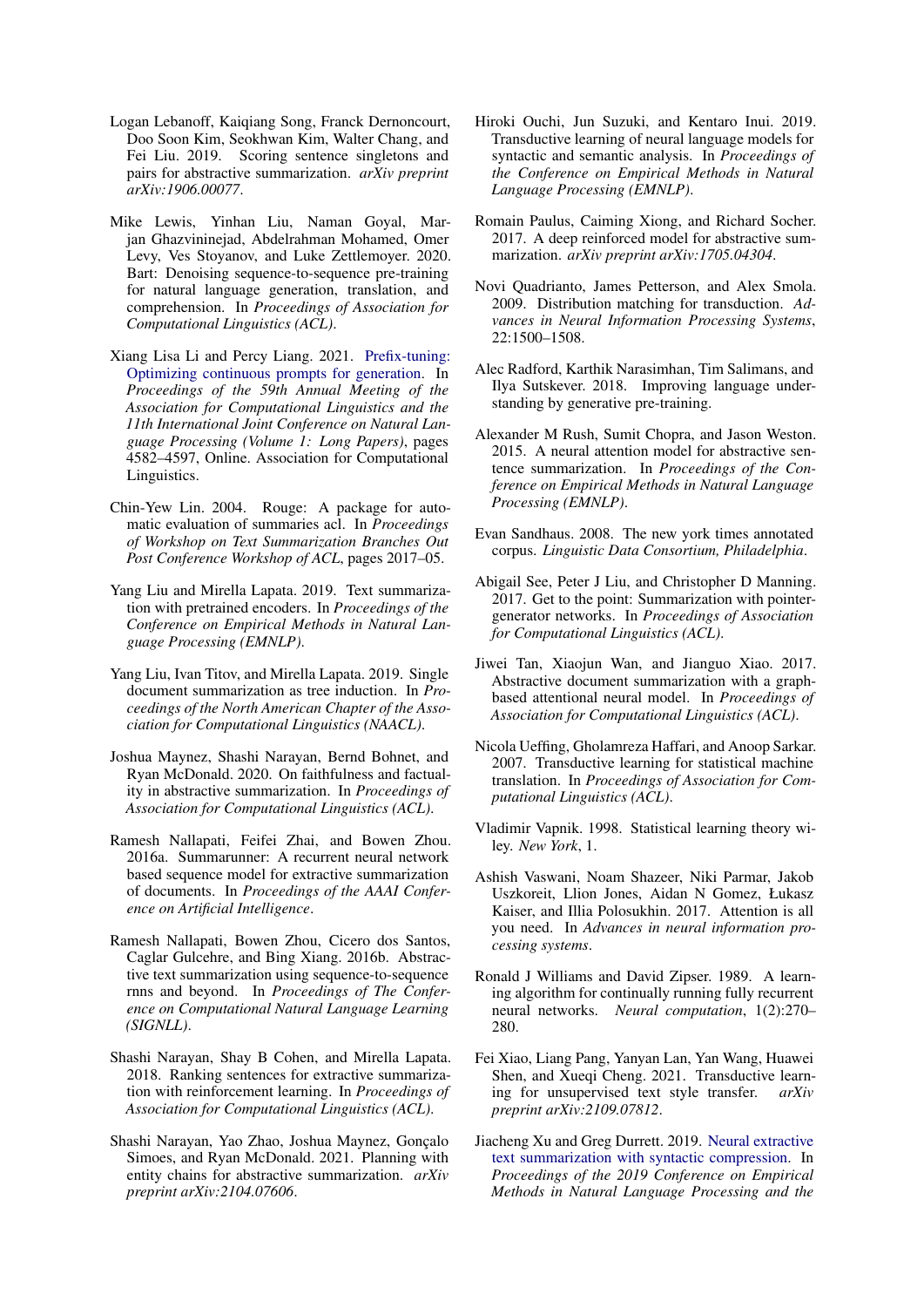*9th International Joint Conference on Natural Language Processing (EMNLP-IJCNLP)*, pages 3292– 3303, Hong Kong, China. Association for Computational Linguistics.

- <span id="page-10-0"></span>Jingqing Zhang, Yao Zhao, Mohammad Saleh, and Peter J Liu. 2020. Pegasus: Pre-training with extracted gap-sentences for abstractive summarization. In *Proceedings of International Conference on Machine Learning (ICML)*.
- <span id="page-10-2"></span>Ming Zhong, Pengfei Liu, Yiran Chen, Danqing Wang, Xipeng Qiu, and Xuanjing Huang. 2020. [Extrac](https://doi.org/10.18653/v1/2020.acl-main.552)[tive summarization as text matching.](https://doi.org/10.18653/v1/2020.acl-main.552) In *Proceedings of the 58th Annual Meeting of the Association for Computational Linguistics*, pages 6197–6208, Online. Association for Computational Linguistics.

## 11 Appendices

#### <span id="page-10-1"></span>11.1 Details on the Mechanical Turk Setup

Custom Qualification Test. For all our evaluations on Mechanical Turk, we first created a custom qualification test that could be taken by any worker from a country whose main language is English, who has completed 100 or more HITs so far with an acceptance rate of 95% or higher. The qualification test consisted of three questions from our factual consistency setup; two of which had to be answered correctly, along with an explanation text (5 words or more) to explain when "not factually consistent" was chosen. 53% of workers who started the test provided answers to all three questions, and 27.6% of these answered at least two correctly and provided a reasonable explanation text, i.e., only 14.6% of the test takers were granted the qualification. The qualification enabled workers to work on our factual consistency HITs as well as our HITs judging summary coherence.

Payment and Instructions. The coherence task took workers a median time of 125 seconds per HIT, for which we paid \$0.40 with a bonus pf \$0.20, amounting to an hourly rate of \$17. The factual consistency task took workers a median time of 30 seconds per summary; the payment was \$0.12 plus a bonus of \$0.05, amounting to an hourly rate of \$20. This task was relatively quick to do as a single summary sentence had to be judged; we also highlighted article sentences that are semantically similar to the highlighted summary sentence, in order to make the relevant information from the article more quickly accessible for fact checking.[8](#page-10-3) The factual consistency task contained instructions

#### <span id="page-10-4"></span>Please evaluate whether the blue sentence from the summary is consistent with the information in the article.

Select no if the blue sentence is not consistent, i.e., its facts are not supported by the article

Select no in cases like these:

- The blue sentence contradicts information in the article. The blue sentence might say "A fire broke out in Seattle", but the article says it broke out in Portland. Or the blue sentence might say "the Republicans won the election", but the article indicates that the Democrats won instead.
- The blue sentence adds a fact that is not mentioned anywhere in the article. For example, the blue sentence might say that "A fire broke out at 2am", but the article doesn't mention the time when the fire broke out.

Figure 4: Instructions for evaluating if a summary sentence (highlighted in blue) was factually consistent with the source article.

shown in Fig. [4.](#page-10-4) The instructions for the coherence task are quoted in the main text above.

Excluding Spammers. For both tasks, we ran code attempting to automatically detect potential spammers and label them for exclusion, in order to ensure high quality annotations. Anyone labeled for exclusion was disqualified for further HITs, their HIT answers were excluded from the results and HITs were extended to seek replacement answers. For the coherence task, any worker who spent less than 10 seconds per HIT was labeled for exclusion. For the factual consistency task, the minimum time per HIT required was 5 seconds; in addition; workers who wrote very short explanation texts for their "not factually consistent" answers (median length 3 words or less) were excluded. We also added 10 HITs with known factuality, and workers who answered 3 or more of them but with an accuracy less than 2/3 were excluded as well. Any worker who was not excluded according to the above criteria received the bonus.

Inter-Annotator Agreement and MACE For the binary factual consistency evaluation, 521 of the 600 HITs (86.8%) had a full agreement of all 3 workers; all other HITs had two agreements. For the coherence evaluation, in which 3 different answers were possible (first or second summary more coherent; or none), 258 of the 300 HITs (86.0%) had an agreement of 2 or more workers per HIT. As noted in the main text above, we ran MACE [\(Hovy](#page-8-8) [et al.,](#page-8-8) [2013\)](#page-8-8) to further improve upon these raw answers by unsupervised estimation of worker trustworthiness and subsequent recovery of the most likely final answer per HIT.

<span id="page-10-3"></span><sup>&</sup>lt;sup>8</sup>We used the cosine distance of the universal sentence embeddings [\(Cer et al.,](#page-8-20) [2018\)](#page-8-20) to measure semantic similarity.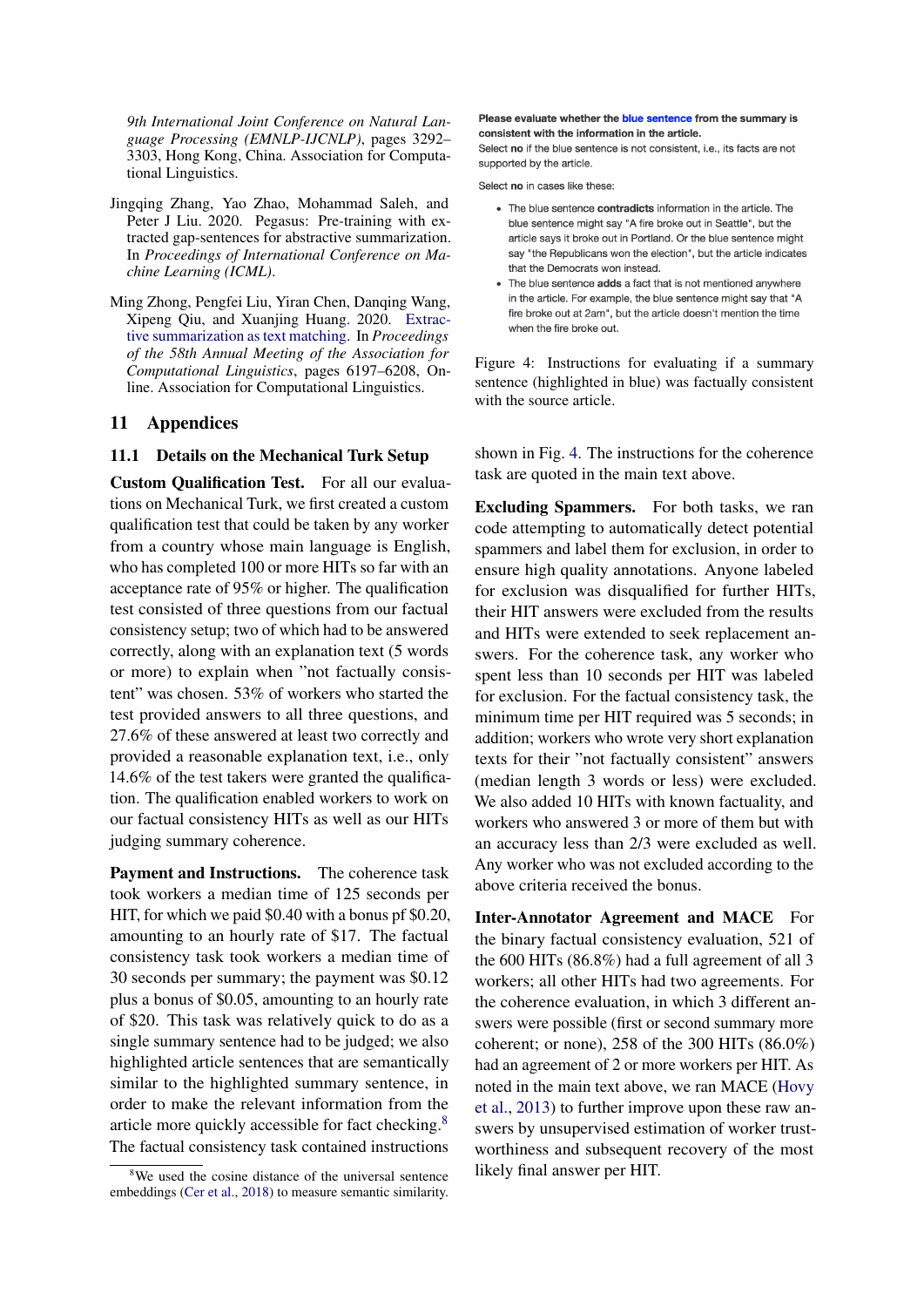| GOLD           | College-bound basketball star asks girl with Down syndrome to high school prom . Pictures of<br>the two during the "prom-posal" have gone viral.                                                                                                                                                                                                                                                                                                                                                                                                                                                                                                                                                                                                                                                                                                                                                                                                                                                                                                                                                                                                                                                                                                                                                                                                                                                                                                                                                                                                                                                                                                                                                                                                                                                                                                                                                                                                                                                                                                                                                                                                                                                                                                                                                                                                                                                                                                                                                                                                                                                                                                                                                                                        |
|----------------|-----------------------------------------------------------------------------------------------------------------------------------------------------------------------------------------------------------------------------------------------------------------------------------------------------------------------------------------------------------------------------------------------------------------------------------------------------------------------------------------------------------------------------------------------------------------------------------------------------------------------------------------------------------------------------------------------------------------------------------------------------------------------------------------------------------------------------------------------------------------------------------------------------------------------------------------------------------------------------------------------------------------------------------------------------------------------------------------------------------------------------------------------------------------------------------------------------------------------------------------------------------------------------------------------------------------------------------------------------------------------------------------------------------------------------------------------------------------------------------------------------------------------------------------------------------------------------------------------------------------------------------------------------------------------------------------------------------------------------------------------------------------------------------------------------------------------------------------------------------------------------------------------------------------------------------------------------------------------------------------------------------------------------------------------------------------------------------------------------------------------------------------------------------------------------------------------------------------------------------------------------------------------------------------------------------------------------------------------------------------------------------------------------------------------------------------------------------------------------------------------------------------------------------------------------------------------------------------------------------------------------------------------------------------------------------------------------------------------------------------|
| $BART + FT$    | Trey Moses asked Ellie Meredith to be his prom date. Ellie has Down syndrome. Trey is a star<br>basketball player at Eastern High School in Louisville, Kentucky. Photos of the couple have<br>gone viral on Twitter. "That's the kind of person Trey is," Ellie's mom says.                                                                                                                                                                                                                                                                                                                                                                                                                                                                                                                                                                                                                                                                                                                                                                                                                                                                                                                                                                                                                                                                                                                                                                                                                                                                                                                                                                                                                                                                                                                                                                                                                                                                                                                                                                                                                                                                                                                                                                                                                                                                                                                                                                                                                                                                                                                                                                                                                                                            |
| TRSUM          | Trey Moses, a star basketball player, asks Ellie Meredith, a freshman with Down syndrome, to<br>prom. "She's great she listens and she's easy to talk to," Trey says. Photos of the couple have<br>gone viral on Twitter. Ellie's mom: "You just feel numb to those moments raising a special<br>needs child"                                                                                                                                                                                                                                                                                                                                                                                                                                                                                                                                                                                                                                                                                                                                                                                                                                                                                                                                                                                                                                                                                                                                                                                                                                                                                                                                                                                                                                                                                                                                                                                                                                                                                                                                                                                                                                                                                                                                                                                                                                                                                                                                                                                                                                                                                                                                                                                                                           |
| <b>ARTICLE</b> | He's a blue chip college basketball recruit. She's a high school freshman with Down syndrome.<br>At first glance Trey Moses and Ellie Meredith couldn't be more different. But all that changed<br>Thursday when Trey asked Ellie to be his prom date. Trey – a star on Eastern High School's<br>basketball team in Louisville, Kentucky, who's headed to play college ball next year at Ball State<br>- was originally going to take his girlfriend to Eastern's prom. So why is he taking Ellie instead?<br>"She's great she listens and she's easy to talk to" he said. Trey made the prom-posal (yes,<br>that's what they are calling invites to prom these days) in the gym during Ellie's P.E. class. Trina<br>Helson, a teacher at Eastern, alerted the school's newspaper staff to the prom-posal and posted<br>photos of Trey and Ellie on Twitter that have gone viral. She wasn't surpristed by Trey's actions.<br>"That's the kind of person Trey is," she said. To help make sure she said yes, Trey entered the<br>gym armed with flowers and a poster that read "Let's Party Like it's 1989," a reference to the<br>latest album by Taylor Swift, Ellie's favorite singer. Trey also got the OK from Ellie's parents<br>the night before via text. They were thrilled. "You just feel numb to those moments raising a<br>special needs child," said Darla Meredith, Ellie's mom. "You first feel the need to protect and<br>then to overprotect." Darla Meredith said Ellie has struggled with friendships since elementary<br>school, but a special program at Eastern called Best Buddies had made things easier for her.<br>She said Best Buddies cultivates friendships between students with and without developmental<br>disabilities and prevents students like Ellie from feeling isolated and left out of social functions.<br>"I guess around middle school is when kids started to care about what others thought," she said,<br>but "this school, this year has been a relief." Trey's future coach at Ball State, James Whitford,<br>said he felt great about the prom-posal, noting that Trey, whom he's known for a long time, often<br>works with other kids . Trey's mother, Shelly Moses, was also proud of her son. "It's exciting to<br>bring awareness to a good cause," she said. "Trey has worked pretty hard, and he's a good son."<br>Both Trey and Ellie have a lot of planning to do. Trey is looking to take up special education as<br>a college major, in addition to playing basketball in the fall. As for Ellie, she can't stop thinking<br>about prom. "Ellie can't wait to go dress shopping" her mother said. "Because I've only told<br>about a million people!" Ellie interjected. |

Table 7: Example summaries generated by BART + FT and TRSUM. We often observed that TRSUM summaries are more detailed, coherent, and with richer contexts.